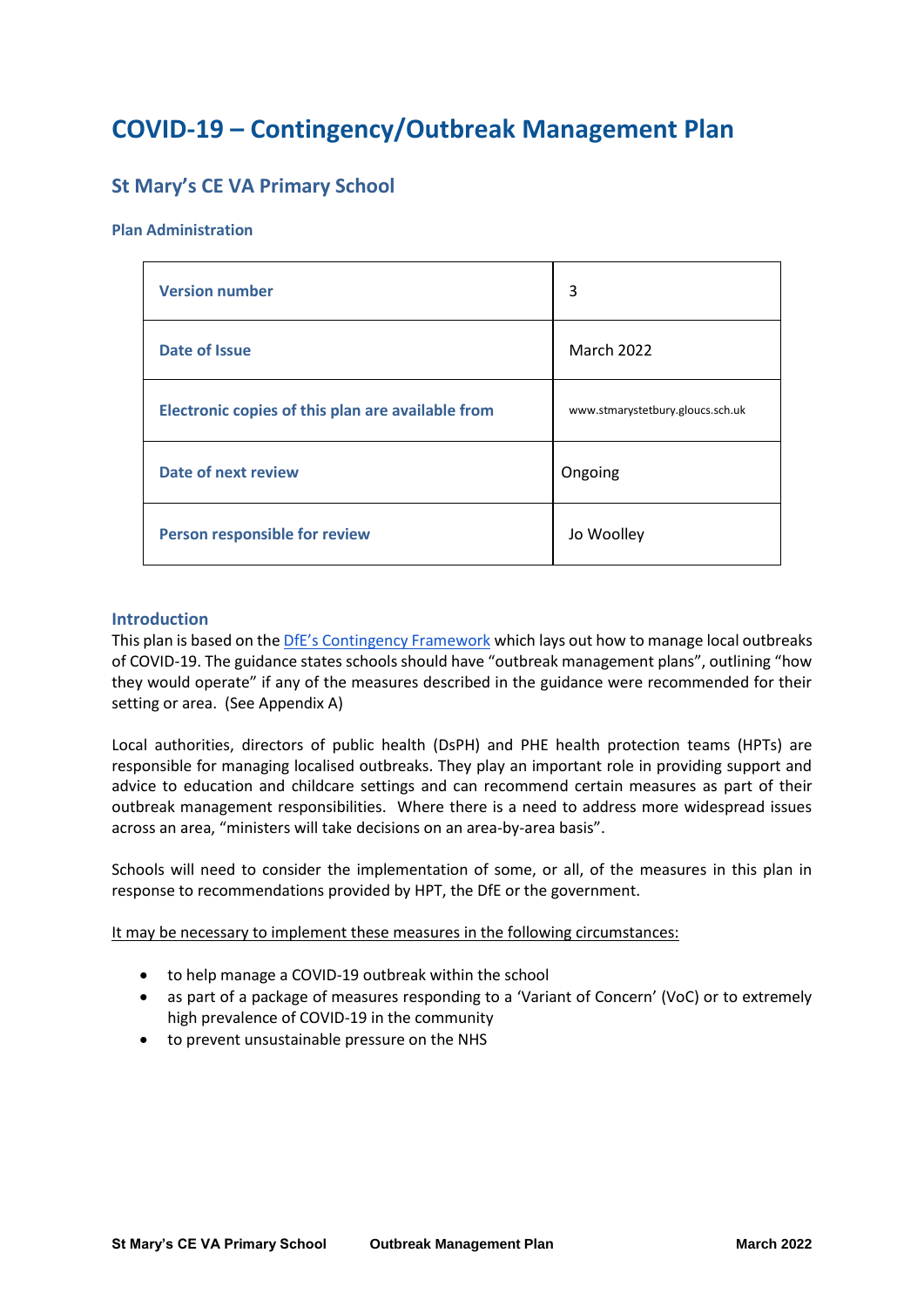## **Roles and responsibilities**

Mrs J Woolley – Headteacher

### **What will the school do if….**

| a pupil/staff has symptoms at<br>school                                         | The pupil or member of staff will be sent home and advised to order a PCR                                                                                                                                                                                                                                                                                                                                                                                                                                                                                                                                                                                                                             |                                                                                                                                                                   |                                                      |  |
|---------------------------------------------------------------------------------|-------------------------------------------------------------------------------------------------------------------------------------------------------------------------------------------------------------------------------------------------------------------------------------------------------------------------------------------------------------------------------------------------------------------------------------------------------------------------------------------------------------------------------------------------------------------------------------------------------------------------------------------------------------------------------------------------------|-------------------------------------------------------------------------------------------------------------------------------------------------------------------|------------------------------------------------------|--|
|                                                                                 | test or complete a Lateral Flow Test. They will be advised to stay at home<br>and avoid contact with others until they have the result of the test.                                                                                                                                                                                                                                                                                                                                                                                                                                                                                                                                                   |                                                                                                                                                                   |                                                      |  |
| a pupil/staff with symptoms<br>tests positive                                   | Staff members and pupils who have tested positive for Covid-19 (either on<br>a LFD or PCR) will be asked to stay at home and avoid contact with other<br>people. Positive cases will be asked to take an LFD from day 5 after the<br>symptoms started (or the day the test was taken if they did not have<br>symptoms) followed by another LFD test the next day. If both these tests<br>results are negative, and the staff member or pupil does not continue to<br>have a high temperature they will be allowed to return to school.<br>If the staff member or pupils continues to test posiitive they will be asked<br>to stay at home until they have two negative test results 24 hours apart or |                                                                                                                                                                   |                                                      |  |
|                                                                                 | until they have been isolating for 10 days.<br>How to safely return to your normal routine before 10 days                                                                                                                                                                                                                                                                                                                                                                                                                                                                                                                                                                                             |                                                                                                                                                                   |                                                      |  |
|                                                                                 | How to safely return to your normal routine before 10 days<br><b>Day</b>                                                                                                                                                                                                                                                                                                                                                                                                                                                                                                                                                                                                                              |                                                                                                                                                                   |                                                      |  |
|                                                                                 | $0*$                                                                                                                                                                                                                                                                                                                                                                                                                                                                                                                                                                                                                                                                                                  |                                                                                                                                                                   | Stay at home                                         |  |
|                                                                                 | $1 - 4$<br>5                                                                                                                                                                                                                                                                                                                                                                                                                                                                                                                                                                                                                                                                                          |                                                                                                                                                                   | Stay at home<br>Take an LFD test                     |  |
|                                                                                 |                                                                                                                                                                                                                                                                                                                                                                                                                                                                                                                                                                                                                                                                                                       | LFD is negative,<br>stay at home                                                                                                                                  | LFD is positive,<br>stay at home                     |  |
|                                                                                 | $6\phantom{a}$                                                                                                                                                                                                                                                                                                                                                                                                                                                                                                                                                                                                                                                                                        | Take an LFD test                                                                                                                                                  | Take an LFD test                                     |  |
|                                                                                 |                                                                                                                                                                                                                                                                                                                                                                                                                                                                                                                                                                                                                                                                                                       | <b>LFD</b> is negative<br>return to normal routine*'                                                                                                              | LFD is negative,<br>stay at home                     |  |
|                                                                                 | $\overline{7}$                                                                                                                                                                                                                                                                                                                                                                                                                                                                                                                                                                                                                                                                                        |                                                                                                                                                                   | Take an LFD test                                     |  |
|                                                                                 |                                                                                                                                                                                                                                                                                                                                                                                                                                                                                                                                                                                                                                                                                                       | Day your symptoms started or your test<br>was taken if you do not have symptoms<br>You can return to your normal routine if<br>you do not have a high temperature | <b>LFD</b> is negative<br>return to normal routine** |  |
| a pupil/staff with symptoms<br>tests negative                                   |                                                                                                                                                                                                                                                                                                                                                                                                                                                                                                                                                                                                                                                                                                       | Return to school/work when better                                                                                                                                 |                                                      |  |
| a pupil with symptoms or a<br>pupil who has tested positive<br>comes to school. | The Headteacher should refuse the pupil if, in their reasonable judgement,<br>it is necessary to protect other pupils and staff from possible infection with<br>COVID-19                                                                                                                                                                                                                                                                                                                                                                                                                                                                                                                              |                                                                                                                                                                   |                                                      |  |
|                                                                                 | School to liaise with home                                                                                                                                                                                                                                                                                                                                                                                                                                                                                                                                                                                                                                                                            |                                                                                                                                                                   |                                                      |  |
| someone in a pupil's/staff<br>household has symptoms or<br>tests positive       | The member of staff or pupils should continue to attend school. They will<br>be advised to test if they are able to but particularly if they develop<br>symptoms.                                                                                                                                                                                                                                                                                                                                                                                                                                                                                                                                     |                                                                                                                                                                   |                                                      |  |

## **When will the school seek further advice?**

The school will seek advice when:

- a higher than previously experienced and/or rapidly increasing number of staff or student absences due to Covid-19 infections
- evidence of severe disease due to Covid-19, for example if a student or staff member is admitted to hospital due to Covid-19
- a cluster of cases where there are concerns about the health needs of vulnerable staff or pupils within the affected group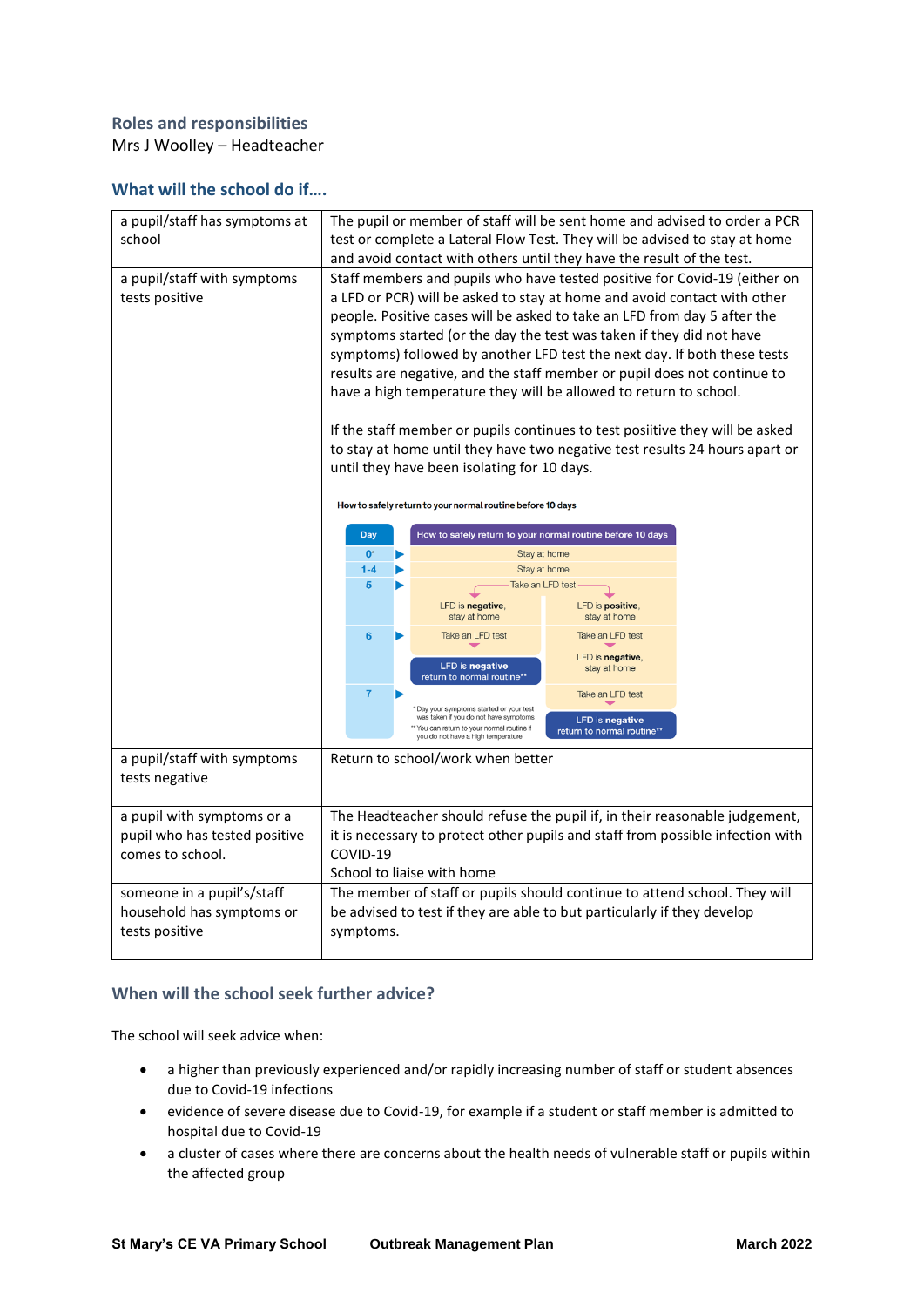If and when outbreaks occur, the school will work with the local HPT to identify any additional measures to put in place.

The school will seek public health advice if a pupil, student, child or staff member is admitted to hospital with COVID-19. Hospitalisation could indicate increased severity of illness or a new variant of concern.

### **Actions to consider once a threshold is reached**

Review and reinforce the testing, hygiene and ventilation measures already in place.

Consider

- whether any activities could take place outdoors, including exercise, assemblies, or classes
- ways to improve ventilation indoors, where this would not significantly impact thermal comfort
- one-off enhanced cleaning focussing on touch points and any shared equipment
- Limiting events and parental attendance
- Re-introduction of twice weekly testing for staff.
- Re-introduce face coverings for adults in communal areas.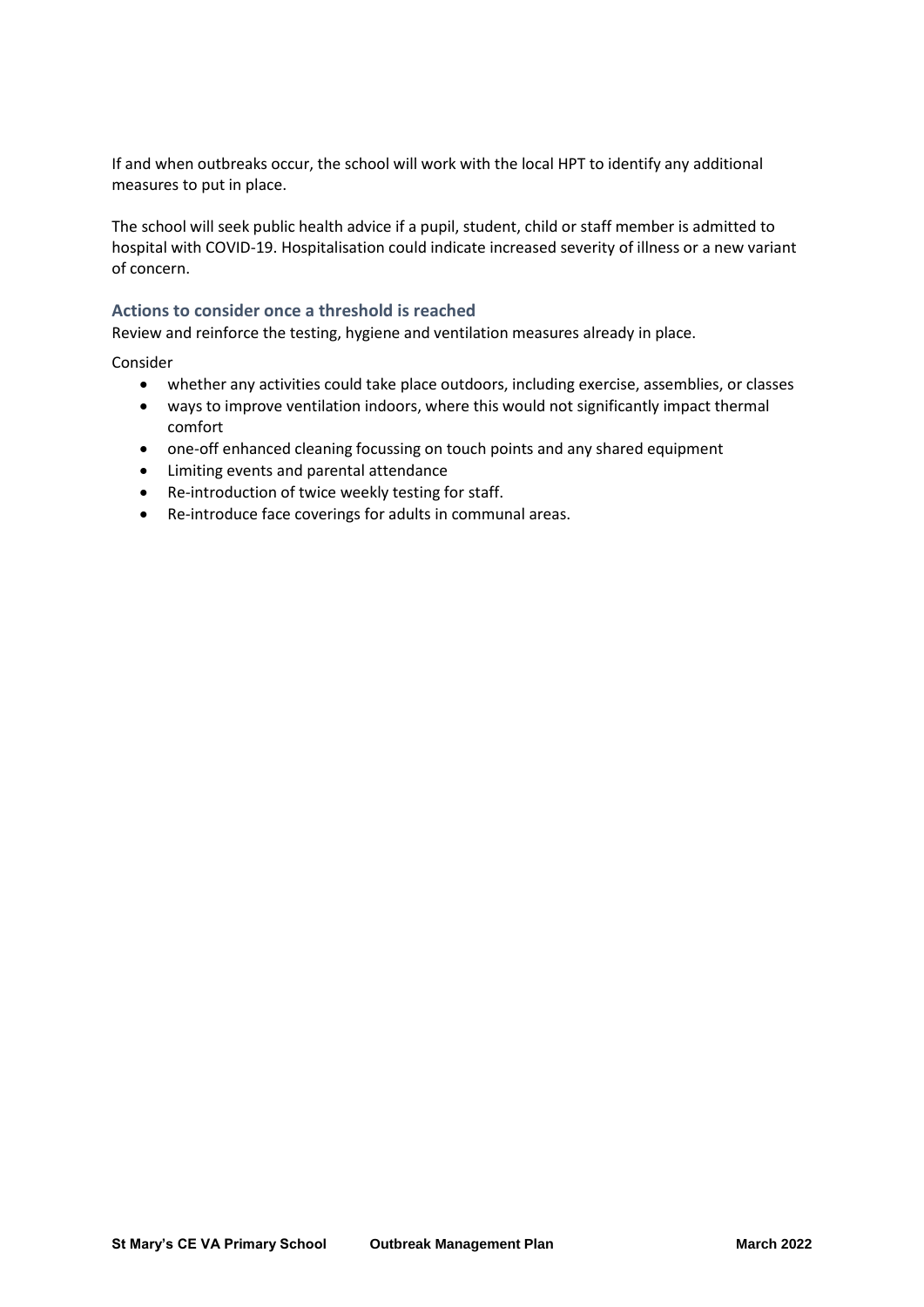

### **APPENDIX A**

## **Additional control measures**

| <b>Additional Control</b> |                                                                                                                                                                                                    |
|---------------------------|----------------------------------------------------------------------------------------------------------------------------------------------------------------------------------------------------|
| <b>Measure</b>            |                                                                                                                                                                                                    |
| Review and                | The school will continue to review and reinforce testing, hygiene, ventilation and follow PHE advice on self-isolation and managing confirmed cases of COVID-                                      |
| reinforce existing        | 19.                                                                                                                                                                                                |
| control measures          |                                                                                                                                                                                                    |
|                           | Checklist                                                                                                                                                                                          |
|                           | The school will ensure:-                                                                                                                                                                           |
|                           | it has sufficient supplies for PPE, face coverings, cleaning materials and hand washing/sanitising liquids that meet DfE/PHE requirements;<br>٠                                                    |
|                           | an enhanced cleaning schedule is in place which includes frequent cleaning of rooms, shared areas and equipment that are used by different groups and<br>$\bullet$<br>frequently touched surfaces; |
|                           | verbal reminders are given about frequent hand washing and posters are displayed to promote Covid-19 hygiene awareness;<br>$\bullet$                                                               |
|                           | suitable and sufficient bins are provided to support pupils/students and staff to follow the 'catch it, bin it, kill it' approach;<br>٠                                                            |
|                           | sufficient tissues are in all rooms:<br>$\bullet$                                                                                                                                                  |
|                           | occupied spaces are kept well ventilated i.e. windows and doors opened to increase air flow, rooms purged after use;<br>٠                                                                          |
|                           | any individual who becomes unwell with COVID-19 symptoms will be isolated, sent home and provided with information on what to do next;<br>٠                                                        |
|                           | confirmed cases are managed by following PHE guidance;<br>$\bullet$                                                                                                                                |
|                           | all visitors and key contractors are aware of the school's control measures and ways of working.<br>$\bullet$                                                                                      |
|                           | We will consider:                                                                                                                                                                                  |
|                           | whether any activities could take place outdoors, including exercise, assemblies, or classes;<br>$\bullet$                                                                                         |
|                           | ways to improve ventilation indoors, where this would not significantly impact thermal comfort;<br>$\bullet$                                                                                       |
|                           | installing CO2 monitors to identify where air ventilation needs to be improved.<br>$\bullet$                                                                                                       |
| Testing at home           | All staff will be reminded to undertake twice weekly testing if LFD tests are available.                                                                                                           |
| Face coverings            | If recommended staff and visitors (unless exempt) will be directed to temporarily wear face coverings in school for two weeks in the first instance, pending<br>regular review:                    |
|                           | when moving around indoor communal places where social distancing is difficult to maintain e.g. corridors, dining areas.<br>$\bullet$                                                              |
|                           | check recommended timeframe with HPT i.e. two weeks in the first instance, pending regular review;                                                                                                 |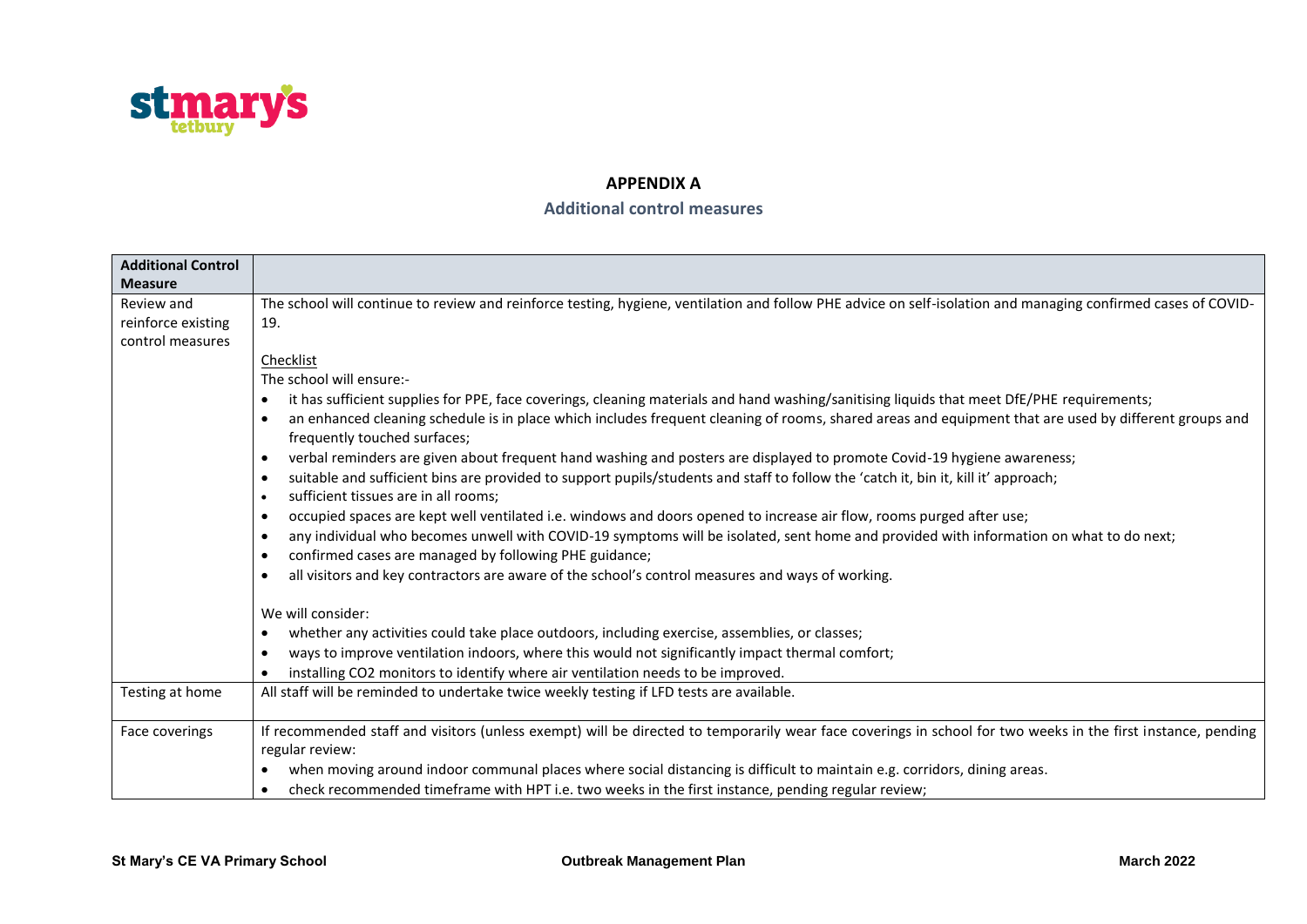

| <b>Bubbles</b>     | It may become necessary to reintroduce bubbles and social distancing for a temporary period to reduce mixing between groups and the decision will need               |
|--------------------|----------------------------------------------------------------------------------------------------------------------------------------------------------------------|
|                    | to take account of detrimental impact on delivery of education.                                                                                                      |
| Residential        | visit leaders will consider carefully if the educational visit is still appropriate and safe;<br>$\bullet$                                                           |
| educational visits | only pupils/students who are attending the school will go on an educational visit;<br>$\bullet$                                                                      |
|                    | schools will consult the health and safety guidance on educational visits when considering visits.<br>$\bullet$                                                      |
|                    | https://www.e-visit.co.uk/Gloucestershire/eVisit/Login                                                                                                               |
| Other measures     | If recommended, the school will limit:                                                                                                                               |
|                    | residential educational visits;<br>$\bullet$                                                                                                                         |
|                    | open days;<br>٠                                                                                                                                                      |
|                    | transition or taster days;<br>$\bullet$                                                                                                                              |
|                    | parents coming into school;                                                                                                                                          |
|                    | live performances in school.<br>$\bullet$                                                                                                                            |
|                    |                                                                                                                                                                      |
| Attendance         | If advised to temporarily limit attendance the school will take advice from GCC and stay open for:                                                                   |
| restrictions       | vulnerable pupils and young people;                                                                                                                                  |
|                    | children of critical workers                                                                                                                                         |
|                    |                                                                                                                                                                      |
| Remote learning    | If advised to temporarily limit attendance we will ensure that high-quality remote education is provided to all students not attending as outlined in our remote     |
|                    | learning policy.                                                                                                                                                     |
|                    |                                                                                                                                                                      |
| School meals       | The school will continue to prioritise meals or lunch parcels for pupils eligible for benefits-related free school meals while they are not attending school because |
|                    | of COVID-19 isolation guidelines.                                                                                                                                    |
| Wraparound         | The school will limit access to before and after-school activities and wraparound care during term time and the school holidays to those that need it most.          |
| care/after school  |                                                                                                                                                                      |
| clubs/other out of | We will communicate to students/staff/parents/providers that will be eligible to attend once the restrictions are confirmed.                                         |
| school settings    |                                                                                                                                                                      |
| Education          | Should restrictions on student attendance be needed, school leaders will determine the workforce required onsite and if it is appropriate for some staff to          |
| workforce          | work remotely.                                                                                                                                                       |
| Safeguarding       | The school will aim to have a trained DSL or deputy DSL on site wherever possible.                                                                                   |
|                    | if the DSL (or deputy) can't be on site, they can be contacted remotely via on site staff.                                                                           |
|                    | On occasions where there is no DSL or deputy on site, a senior leader will take responsibility for coordinating safeguarding on site.                                |